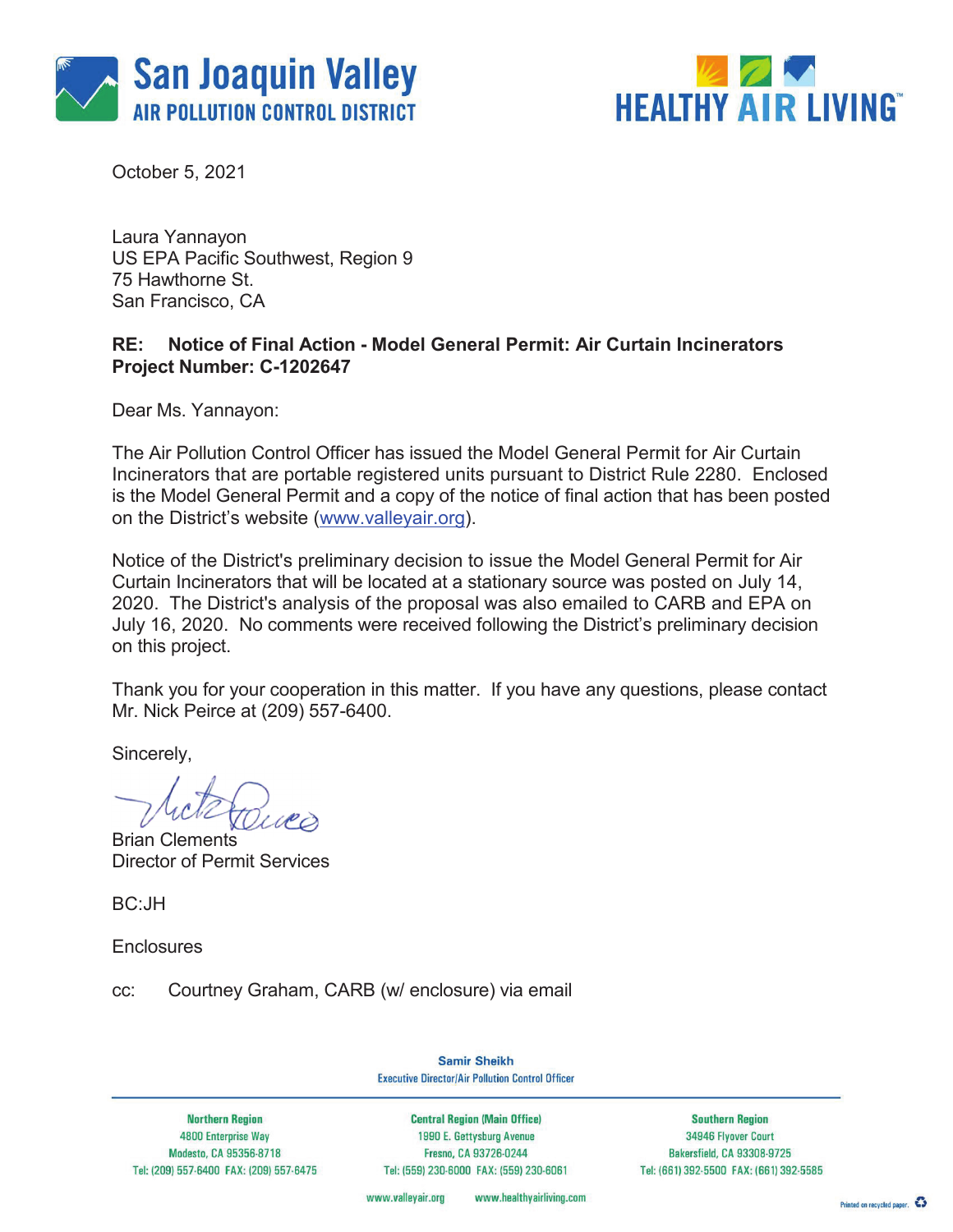## *San Joaquin Valley Air Pollution Control District*

### **PERMIT UNIT:** C-9803-2-0 **EXPIRATION DATE:**

### **EQUIPMENT DESCRIPTION:**

TV MODEL GENERAL PERMIT FOR AIR CURTAIN BURN BOX THAT IS PORTABLY REGISTERED UNDER DISTRICT RULE 2280 AND IS MEETING THE FOLLOWING CRITERIA: 1. UNIT HAS BEEN ISSUED A DISTRICT PORTABLE REGISTRATION PURSUANT TO DISTRICT RULE 2280, 2. THE AIR CURTAIN BURN BOX MUST BE SUBJECT TO 40 CFR 60 SUBPART CCCC OR EEEE 3. ONLY AGRICULTURAL MATERIALS LISTED ON THE APCO PREPARED LIST OF "AIR CURTAIN BURN BOX APPROVED AGRICULTURAL MATERIALS', FOREST MANAGEMENT MATERIALS, OR HAZARD REDUCTION MATERIALS ARE COMBUSTED, 4. NO MORE THAN 100 TONS OF WASTE MATERIAL IN ANY ONE DAY IS BURNED AS PART OF A SINGLE PROJECT, WHICH IS ONE OR MORE REGISTERED PORTABLE AIR CURTAIN BURN BOXES OPERATING ON ONE OR MORE CONTIGUOUS OR ADJACENT PROPERTIES, 5. NO MORE THAN 7,500 TONS OF WASTE MATERIAL IS BURNED IN THE BURN BOX IN ANY ONE YEAR, 6. NOX AND VOC EMISSIONS ARE LESS THAN 100 POUNDS IN ANY ONE DAY FOR EACH POLLUTANT, 7. PM10 EMISSIONS ARE LESS THAN 150 POUNDS IN ANY ONE DAY FOR EACH POLLUTANT, 8. ACTUAL EMISSIONS DO NOT EXCEED 10 TONS PER YEAR FOR ANY AFFECTED POLLUTANT, AND 9. COMBUSTION IS STARTED USING A PROPANE OR BUTANE TORCH, OR FLARE (NO ACCELERANT IS USED)

# **PERMIT UNIT REQUIREMENTS**

- 1. Upon presentation of appropriate credentials, a permittee shall allow an authorized representative of the District to enter the permittee's premises where a permitted source is located or emissions related activity is conducted, or where records must be kept under condition of the permit. [District Rules 1070 and 2520] Federally Enforceable Through Title V Permit
- 2. Upon presentation of appropriate credentials, a permittee shall allow an authorized representative of the District to have access to and copy, at reasonable times, any records that must be kept under the conditions of the permit. [District Rules 1070 and 2520] Federally Enforceable Through Title V Permit
- 3. Upon presentation of appropriate credentials, a permittee shall allow an authorized representative of the District to inspect at reasonable times any facilities, equipment, practices, or operations regulated or required under the permit. [District Rule 2520, 9.13.2.3] Federally Enforceable Through Title V Permit
- 4. Upon presentation of appropriate credentials, a permittee shall allow an authorized representative of the District to sample or monitor, at reasonable times, substances or parameters for the purpose of assuring compliance with the permit or applicable requirements. [District Rule 2520, 9.13.2.4] Federally Enforceable Through Title V Permit
- 5. The permittee shall submit certifications of compliance with the terms and standards contained in Title V permits, including emission limits, standards and work practices, to the District and the EPA annually (or more frequently as specified in an applicable requirement or as specified by the District). The certification shall include the identification of each permit term or condition, the compliance status, whether compliance was continuous or intermittent, the methods used for determining the compliance status, and any other facts required by the District to determine the compliance status of the source. [District Rule 2520, 9.16] Federally Enforceable Through Title V Permit
- 6. The owner or operator shall notify the District of any breakdown condition as soon as reasonably possible, but no later than one hour after its detection, unless the owner or operator demonstrates to the District's satisfaction that the longer reporting period was necessary. [District Rule 1100, 6.1; County Rules 110 (Fresno, Stanislaus, San Joaquin); 109 (Merced); 113 (Madera); and 111 (Kern, Tulare, Kings)] Federally Enforceable Through Title V Permit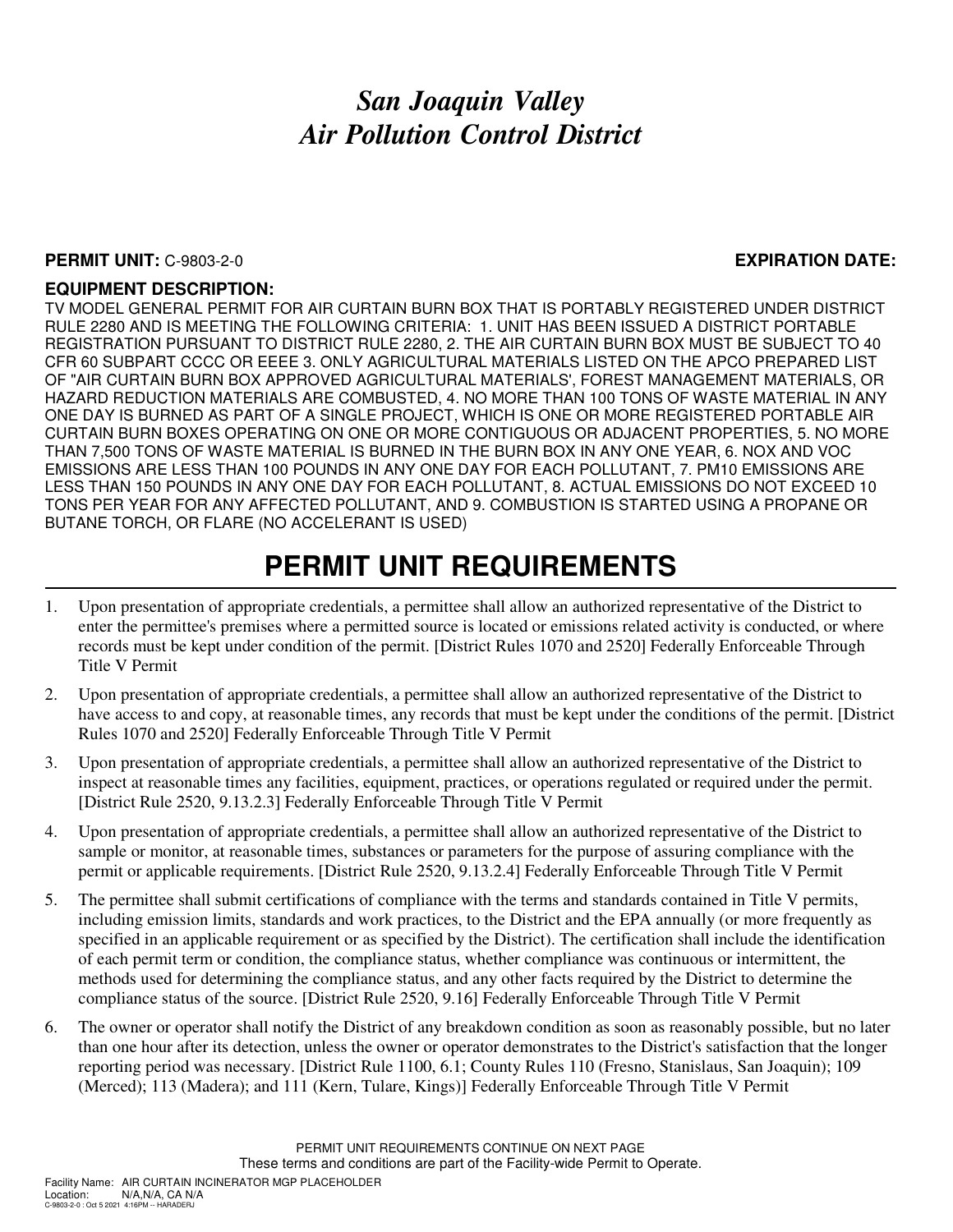Permit Unit Requirements for C-9803-2-0 (continued) **Page 2** of 6

- 7. The District shall be notified in writing within ten days following the correction of any breakdown condition. The breakdown notification shall include a description of the equipment malfunction or failure, the date and cause of the initial failure, the estimated emissions in excess of those allowed, and the methods utilized to restore normal operations. [District Rule 1100, 7.0; County Rules 110 (Fresno, Stanislaus, San Joaquin); 109 (Merced); 113 (Madera); and 111 (Kern, Tulare, Kings)] Federally Enforceable Through Title V Permit
- 8. Deviations from permit conditions must be promptly reported, including deviations attributable to upset conditions, as defined in the permit. For the purpose of this condition, promptly means as soon as reasonably possible, but no later than 10 days after detection. The report shall include the probable cause of such deviations, and any corrective actions or preventive measures taken. All required reports must be certified by a responsible official consistent with section 10.0 of District Rule 2520 (6/21/01). [District Rules 2520, 9.5.2 and 1100, 7.0] Federally Enforceable Through Title V Permit
- 9. If the air curtain burn box remains at a location for more than 24 hours within the Administrating District or a Participating District , as defined in District Rule 2280, the operator shall notify that District within 2 calendar days. The notification shall include the following information: 1) The general nature of operations, 2) The estimated duration of operations within the District, and 3) The name and phone number of a contact person with information concerning the locations where the equipment will be operated within the District. [District Rule 2280]
- 10. Within 30 days after the end of every calendar quarter, the operator of a registered portable emissions unit shall notify the District in which the unit was operated of the level of activities within the District during the preceding calendar quarter. The notification shall include the following information: 1) The location(s) at which the equipment was operated, including the dates operated at each location, 2) the type and quantity of materials processed by each emissions unit, or the daily hours of operation for each emissions unit in conjunction with the hourly throughput rate, and 3) the type and quantity of fuels consumed by each emissions unit, or the daily hours of operation of each emissions unit in conjunction with the hourly horsepower or btu rating. [District Rule 2280]
- 11. If this equipment is rental equipment, then the following is required: 1) The operator of the rental registered portable equipment shall be responsible for compliance with the notification and recordkeeping requirements of Rule 2280. The operator must furnish the necessary recordkeeping as required by Sections 6.1, 6.2.2, and 6.2.3 of Rule 2280, to the owner of the equipment. 2) The owner of a rental registered portable equipment must provide the operator with a written copy of applicable requirements of Rule 2280, including the notification and recordkeeping requirements, as part of the equipment rental agreement. The owner must maintain written acknowledgement by the operator of receiving the above information for a period of at least two years. 3) The owner of a rental registered portable equipment must compile the records provided by the equipment operators in every calendar quarter, and within 30 days after the end of every calendar quarter must submit the above information to the participating Districts. [District Rule 2280]
- 12. When a term is not defined in a Title V permit condition, the definition in the rule cited as the origin and authority for the condition in a Title V permits shall apply. [District Rule 2520, 9.1.1] Federally Enforceable Through Title V Permit
- 13. Particulate matter emissions from the air curtain burn box shall not exceed 0.1 grains/dscf in concentration. [District Rule 4201] Federally Enforceable Through Title V Permit
- 14. Particulate matter emissions from the air curtain burn box shall not exceed the hourly rate as calculated in District Rule 4202 using the equation E=3.59xP^0.62 if P is less than or equal to 30 tons per hour. [District Rule 4202] Federally Enforceable Through Title V Permit
- 15. Only agricultural materials listed on the APCO prepared list of "Air Curtain Burn Box Approved Agricultural Materials," forest management materials or hazard reduction materials may be burned in an air curtain burn box. [District Rules 2280 ,2520, and 4001, and 40 CFR 60.2974] Federally Enforceable Through Title V Permit
- 16. During the start-up period, which shall not exceed the first 30 minutes of operation, no air contaminants shall be discharged into the atmosphere for a period or periods aggregating more than 3 minutes in any one hour which is as dark as or darker than Ringelmann 1 or equivalent to 20% opacity. [District Rules 2280, 4001, and 4101, and 40 CFR 60.2971] Federally Enforceable Through Title V Permit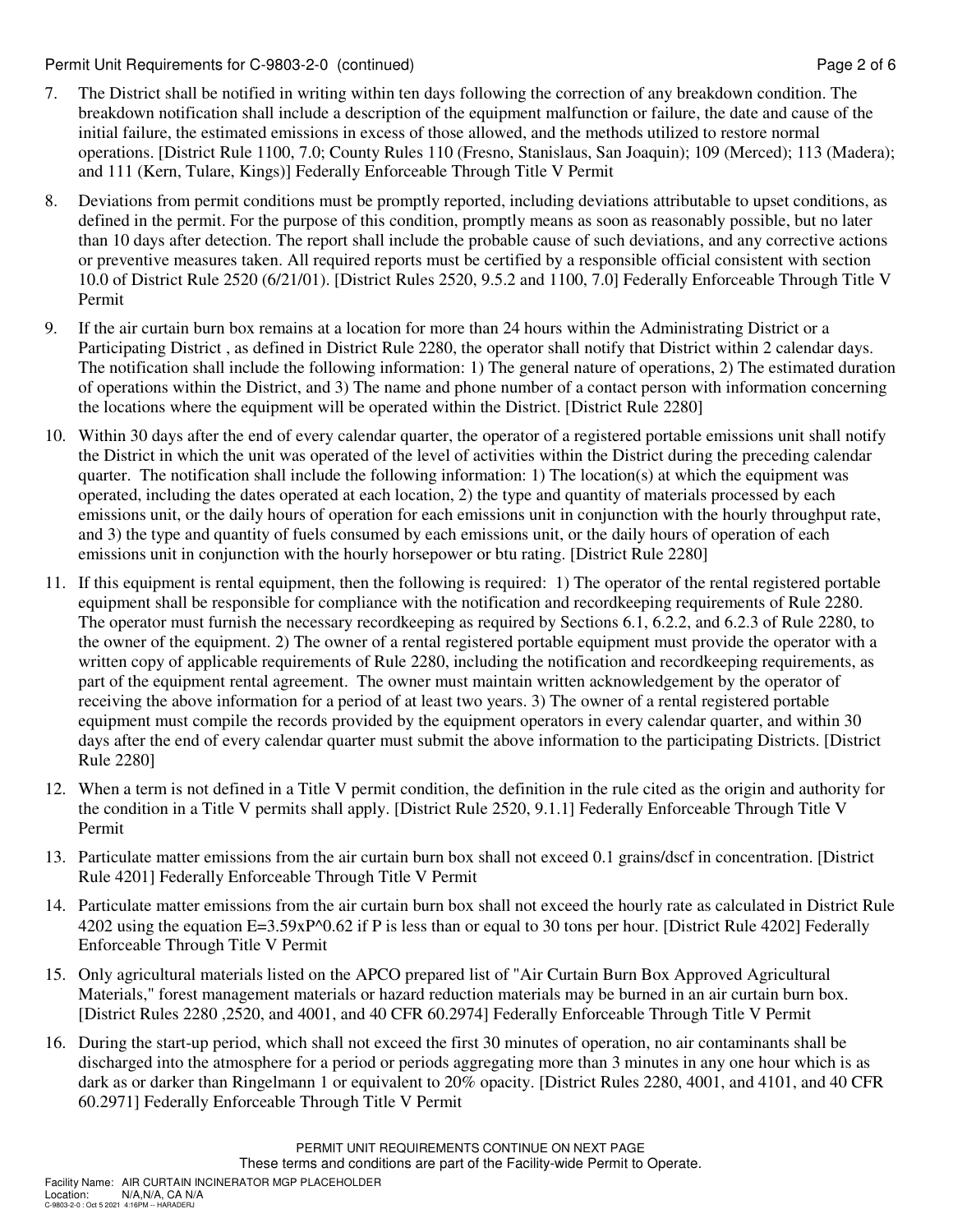Permit Unit Requirements for C-9803-2-0 (continued) **Page 3 of 6** and 2 of 6

- 17. After the startup period, during steady state operation, visible emissions from the air curtain burn box shall not equal or exceed either of the following limits: Ringelmann 1 or 20% opacity for more than 3 minutes in any one hour or 10% opacity as determined by the average of three 1-hour blocks consisting of ten 6-minute average opacity values. [District Rules 2280, 4001, and 4101, and 40 CFR 60.2250 and 60.2971] Federally Enforceable Through Title V Permit
- 18. Owner/operator shall conduct periodic testing for opacity at least once every 12 calendar months. Opacity testing shall consist of one 30 minute cold start observation and three 1 hour observations under normal steady state operation. [District Rules 1081, 2280, and 4001, and 40 CFR 60.2255 and 60.2972] Federally Enforceable Through Title V Permit
- 19. Compliance with the opacity limits on this registration shall be determined by EPA Method 9 and shall be conducted by an observer certified pursuant to EPA Method 9. [District Rule 2280, 4001, 4101, and 40 CFR 60.2255 and 60.2972] Federally Enforceable Through Title V Permit
- 20. Observers for the opacity compliance demonstration shall be certified according to the procedure in EPA Method 9. [District Rules 4001 and 4101, and 40 CFR 60.2255 and 60.2972] Federally Enforceable Through Title V Permit
- 21. Owner/operator shall notify the District at least 30 calendar days prior to any compliance opacity testing and an opacity test plan shall be submitted for approval at least 15 calendar days prior to testing. [District Rules 1081 and 2280] Federally Enforceable Through Title V Permit
- 22. Opacity observations shall be made at the point of greatest opacity in that portion of the plume where condensed water vapor is not present. [District Rule 1081] Federally Enforceable Through Title V Permit
- 23. Owner/operator shall submit to the District a copy of the opacity test results in paper or electronic format no later than 60 calendar days after completion of the testing. [District Rules 1081, 2280, and 4001, and 40 CFR 60.2973] Federally Enforceable Through Title V Permit
- 24. Owner/operator shall maintain records of all opacity testing for a period of at least five years and make records available to the District upon request. [District Rules 1070, 2280, and 4001, 40 CFR 60.2260 and 60.2973] Federally Enforceable Through Title V Permit
- 25. When conducting a cold start, the owner/operator shall use a propane or butane torch, drip torch or flare to ignite the material inside the burn box, no accelerants (e.g. gasoline, diesel fuel, kerosene, turpentine, etc.) may be used. [District Rules 2280 and 2520] Federally Enforceable Through Title V Permit
- 26. Materials shall be loaded into the burn box such that they do not protrude above the air curtain. [District Rules 2280 and 2520] Federally Enforceable Through Title V Permit
- 27. The air curtain burn box shall be attended at all times while materials are being burned or flames are visible inside the burn box. [District Rules 2280 and 2520] Federally Enforceable Through Title V Permit
- 28. After the last material has been added, airflow shall be maintained until all material within the burn box has been reduced to coals and flames are no longer visible. [District Rules 2280 and 2520] Federally Enforceable Through Title V Permit
- 29. Wood ash removed from the firebox shall be handled, stored and disposed of in a manner minimizing entrainment into the atmosphere. [District Rules 2280 and 2520] Federally Enforceable Through Title V Permit
- 30. The air curtain burner box shall be operated according to manufacturer's specifications and in a manner to minimize emissions of air contaminants into the atmosphere. [District Rules 2280 and 2520] Federally Enforceable Through Title V Permit
- 31. If the air curtain burn box is equipped with an internal combustion engine to power the unit, the engine shall be a certified compression-ignition engine or certified spark-ignition engine that is certified to the most stringent emissions standard in effect for the applicable horsepower range at the time the application for initial registration is submitted to the District. [District Rules 2280 and 2520, and 17 CCR 93116] Federally Enforceable Through Title V Permit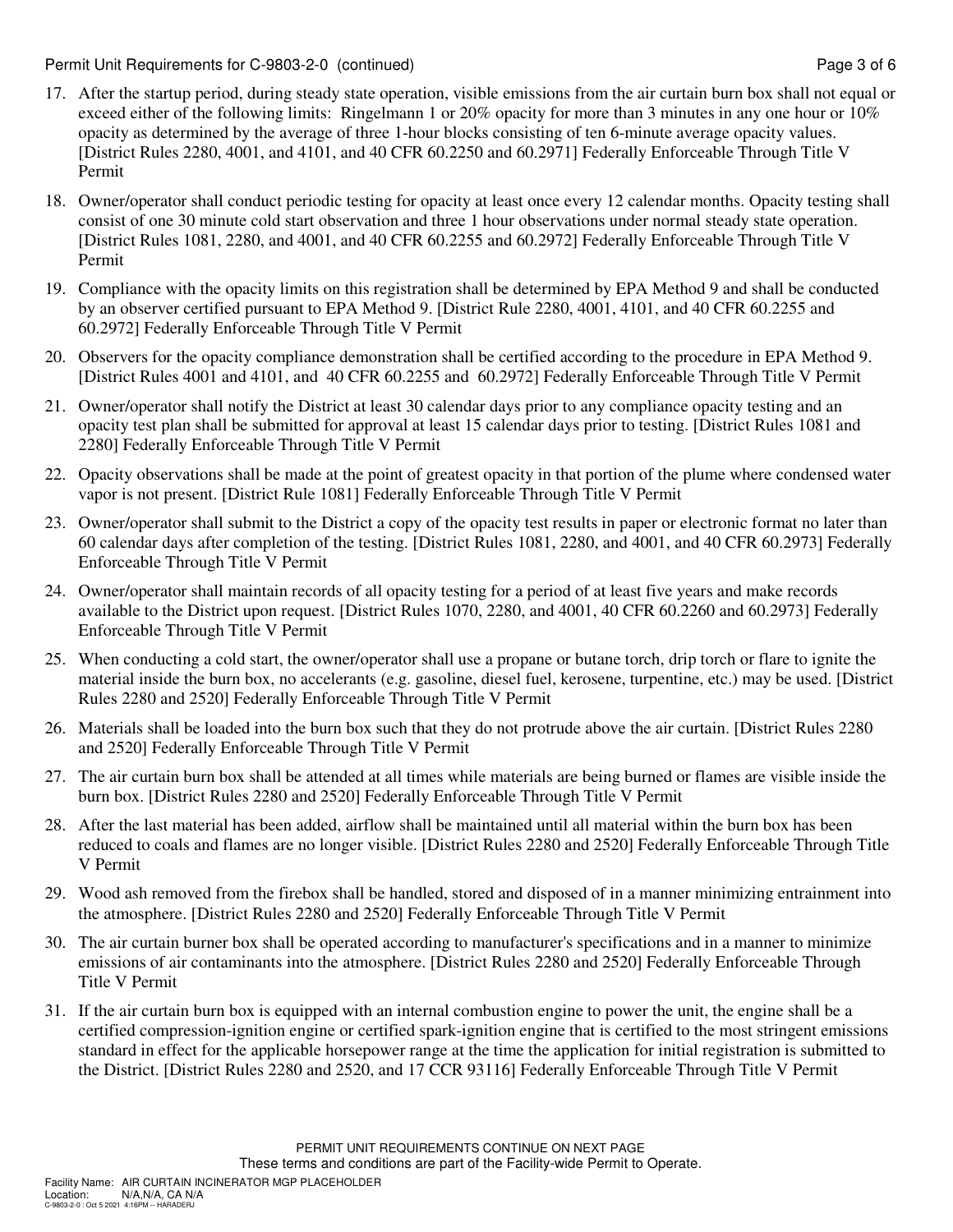Permit Unit Requirements for C-9803-2-0 (continued) Page 4 of 6

- 32. If the air curtain burn box is powered by a compression ignited internal combustion engine to power the unit then the engine shall only be fired on the following fuels: 1) CARB diesel fuel; 2) Alternative diesel fuel that has been verified through the Verification Procedure for In-Use Strategies to Control Emissions from Diesel Engines; or 3) CARB diesel fuel utilizing fuel additives that have been verified through the Verification Procedure for In-Use strategies to Control Emissions from Diesel Engines. [District Rules 2280 and 17 CCR 93116]
- 33. If the air curtain burn box is powered by a compression ignited internal combustion engine with a maximum rating equal to or greater than 50 BHP, then permittee shall comply with the fleet emissions requirements of 17 CCR 93116 (3)(c) and 17 CCR 93116(3)(d) and shall comply with the fleet recordkeeping and reporting requirements of 17 CCR 93116.4. [District Rule 2280 and 17 CCR 93116]
- 34. If the air curtain burn box is equipped with an internal combustion engine to power the unit, visible emissions from the engine shall not exceed Ringelmann 1 or equivalent 20% opacity for a period or periods aggregating more than 3 minutes in any on hour. [District Rule 2280]
- 35. If the air curtain burn box is equipped with a spark-ignited internal combustion unit rated greater than 50 BHP to power the unit, the engine shall meet the following emission limits: NOx: 1.5 g/bhp-hr (equivalent to 100 ppmv @ 15% oxygen); VOC: 1.5 g/bhp-hr (equivalent to 650 ppmv @ 15% oxygen); and CO: 2.0 g/bhp-hr (equivalent to 500 ppmv @ 15% oxygen). [District Rule 2280]
- 36. If the air curtain burn box is powered by an internal combustion engine with a rating greater than 50 BHP, then the owner/operator shall keep a record of the following for at least five years and shall make such records available to the District upon request: 1) total hours of operation; 2) The type and quantity of fuel used (cubic feet of gas or gallons of liquid); and 3) Maintenance or modifications performed. [District Rule 4701] Federally Enforceable Through Title V Permit
- 37. Total NOx and VOCs emissions from a project shall not exceed 100 pounds during any one day, for each pollutant. [District Rules 2280 and 2520] Federally Enforceable Through Title V Permit
- 38. Total PM10 emissions from a project shall not exceed 150 pounds during any one day. [District Rules 2280 and 2520] Federally Enforceable Through Title V Permit
- 39. All air curtain burn boxes as part of a single project, which is one or more registered portable emission unit operated on one or more contiguous or adjacent properties, shall burn no more than 100 tons of waste material in any one day. [District Rules 2280 and 2520] Federally Enforceable Through Title V Permit
- 40. The actual emissions from this unit as verified by the record keeping requirements of the District rule 2280, shall not exceed 10 tons per year of any affected pollutant when operated in any participating district. This unit shall not burn more than 7,500 tons of waste material in any year. [District Rules 2280 and 2520] Federally Enforceable Through Title V Permit
- 41. No air contaminant shall be released into the atmosphere which causes a public nuisance. [District Rules 2280 and 4102]
- 42. This registered equipment shall not remain at any location for longer than six consecutive months, and shall comply with all other residence time restrictions. [District Rule 2280]
- 43. This registered equipment shall not be used to replace or supplement any ongoing function of, or utility used at, any existing stationary source. [District Rule 2280]
- 44. Except for emergency operations, this unit shall not be operated within 1,000 feet of any K-12 school, unless the public and student notification requirements of the CH&SC Section 42301.6 have been satisfied. [District Rule 4102]
- 45. Owner/operator shall maintain daily records of the tons of approved agricultural materials burned in the air curtain burn box(es) per project. [District Rules 2280 and 2520] Federally Enforceable Through Title V Permit
- 46. Emissions (in units of pounds per ton of approved agricultural materials) from the air curtain burn box shall not exceed any of the following limits: 1.0 lb-NOx/ton, 0.1 lb-SOx/ton, 1.3 lb-PM10/ton, 2.6 lb-CO/ton, or 0.9 lb-VOC/ton. [District Rule 2280] Federally Enforceable Through Title V Permit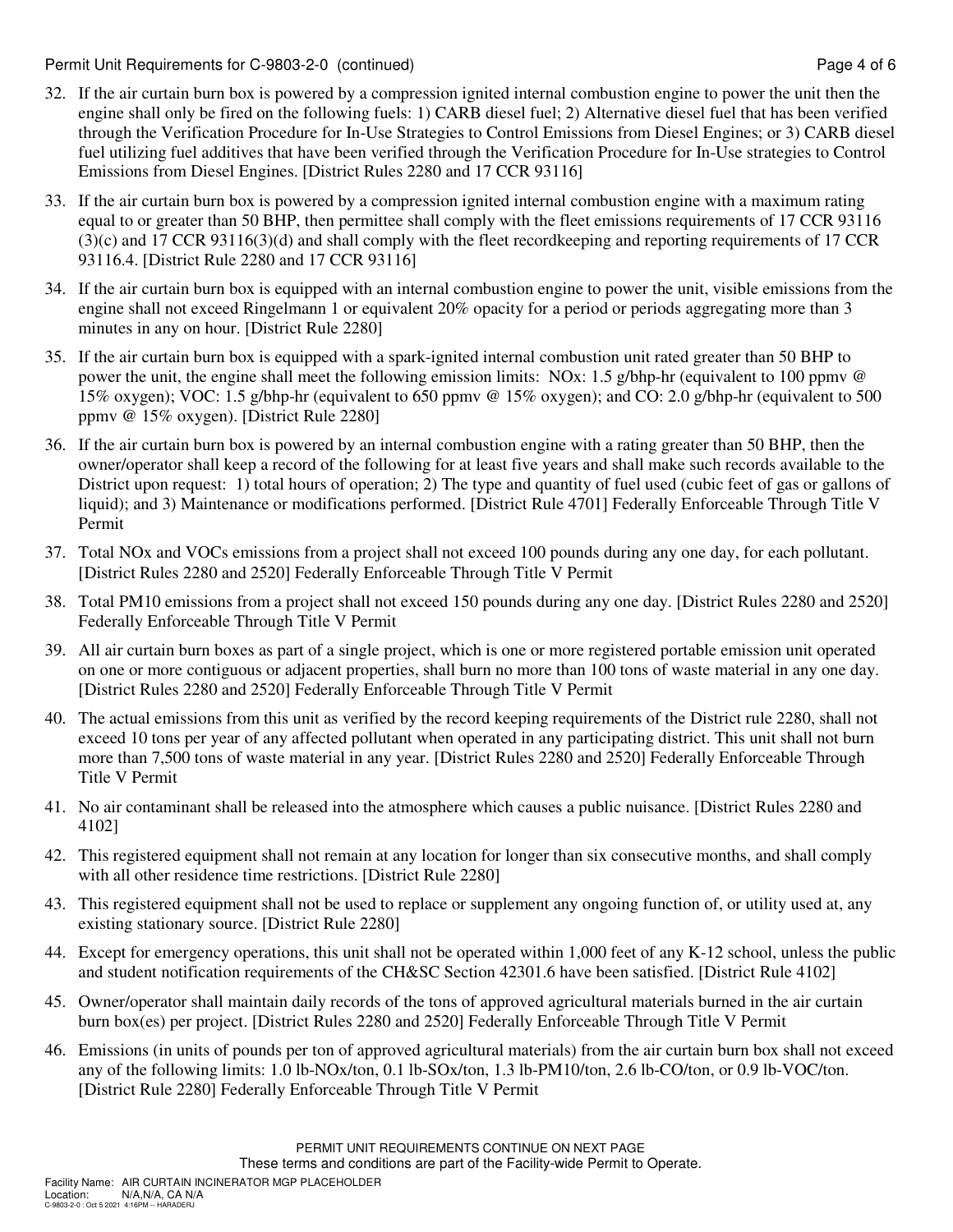Permit Unit Requirements for C-9803-2-0 (continued) **Page 5 of 6** and the state of 6 and the Page 5 of 6

- 47. Daily emissions shall be calculated as follows: daily emissions (lb/day) = tons of approved agricultural materials burned in a day x emission limits (lb/ton) for each pollutant (see emissions condition above). Total daily emissions, by pollutant, is the sum of each pollutant for each air curtain burn box for a project. [District Rules 1070 and 2520] Federally Enforceable Through Title V Permit
- 48. Owner/operator shall maintain cumulative annual records of the tons of approved agricultural materials burned in the air curtain burn box when operated in any participating district. [District Rules 1070 and 2520] Federally Enforceable Through Title V Permit
- 49. Annual unit emissions shall be calculated as follows: annual emissions lb/ton = tons of approved agricultural material burned in a year x emission limits (lb of emissions/ton of material) ÷ 2000 (lb/ton). [District Rules 1070 and 2520] Federally Enforceable Through Title V Permit
- 50. The operator shall maintain records of required monitoring that include: 1) the date, place, and time of sampling or measurement; 2) the date(s) analyses were performed; 3) the company or entity that performed the analysis; 4) the analytical techniques or methods used; 5) the results of such analysis; and 6) the operating conditions at the time of sampling or measurement. [District Rule 2520, 9.4.1] Federally Enforceable Through Title V Permit
- 51. The operator shall retain records of all required monitoring data and support information for a period of at least 5 years from the date of the monitoring sample, measurement, or report. Support information includes copies of all reports required by the permit and, for continuous monitoring instrumentation, all calibration and maintenance records and all original strip-chart recordings. [District Rule 2520, 9.4.2] Federally Enforceable Through Title V Permit
- 52. The operator shall submit reports of any required monitoring at least every six months unless a different frequency is required by an applicable requirement. All instances of deviations from permit requirements must be clearly identified in such reports. [District Rule 2520, 9.5.1] Federally Enforceable Through Title V Permit
- 53. If for any reason a permit requirement or condition is being challenged for its constitutionality or validity by a court of competent jurisdiction, the outcome of such challenge shall not affect or invalidate the remainder of the conditions or requirements in that permit. [District Rule 2520, 9.7] Federally Enforceable Through Title V Permit
- 54. The permittee must comply with all conditions of the permit including permit revisions originated by the District. All terms and conditions of a permit that are required pursuant to the Clean Air Act (CAA), including provisions to limit potential to emit, are enforceable by the EPA and Citizens under the CAA. Any permit noncompliance constitutes a violation of the CAA and the District Rules and Regulations, and is grounds for enforcement action, for permit termination, revocation, reopening and reissuance, or modification; or for denial of a permit renewal application. [District Rule 2520, 9.8.1 and 9.13.1] Federally Enforceable Through Title V Permit
- 55. It shall not be a defense for a permittee in an enforcement action that it would have been necessary to halt or reduce the permitted activity in order to maintain compliance with the conditions of the permit. [District Rule 2520, 9.8.2] Federally Enforceable Through Title V Permit
- 56. The permit may be modified, revoked, reopened and reissued, or terminated for cause. The filing of a request by the permittee for a permit modification, revocation and reissuance, or termination, or a notification of planned changes or anticipated noncompliance does not stay any permit condition. [District Rule 2520, 9.8.3] Federally Enforceable Through Title V Permit
- 57. The permit does not convey any property rights of any sort, or any exclusive privilege. [District Rule 2520, 9.8.4] Federally Enforceable Through Title V Permit
- 58. The Permittee shall furnish to the District, within a reasonable time, any information that the District may request in writing to determine whether cause exists for modifying, revoking and reissuing, or terminating the permit or to determine compliance with the permit. Upon request, the permittee shall also furnish to the District copies of records required to be kept by the permit or, for information claimed to be confidential, the permittee may furnish such records directly to EPA along with a claim of confidentiality. [District Rule 2520, 9.8.5] Federally Enforceable Through Title V Permit
- 59. The permittee shall pay annual permit fees and other applicable fees as prescribed in Regulation III of the District Rules and Regulations. [District Rule 2520, 9.9] Federally Enforceable Through Title V Permit